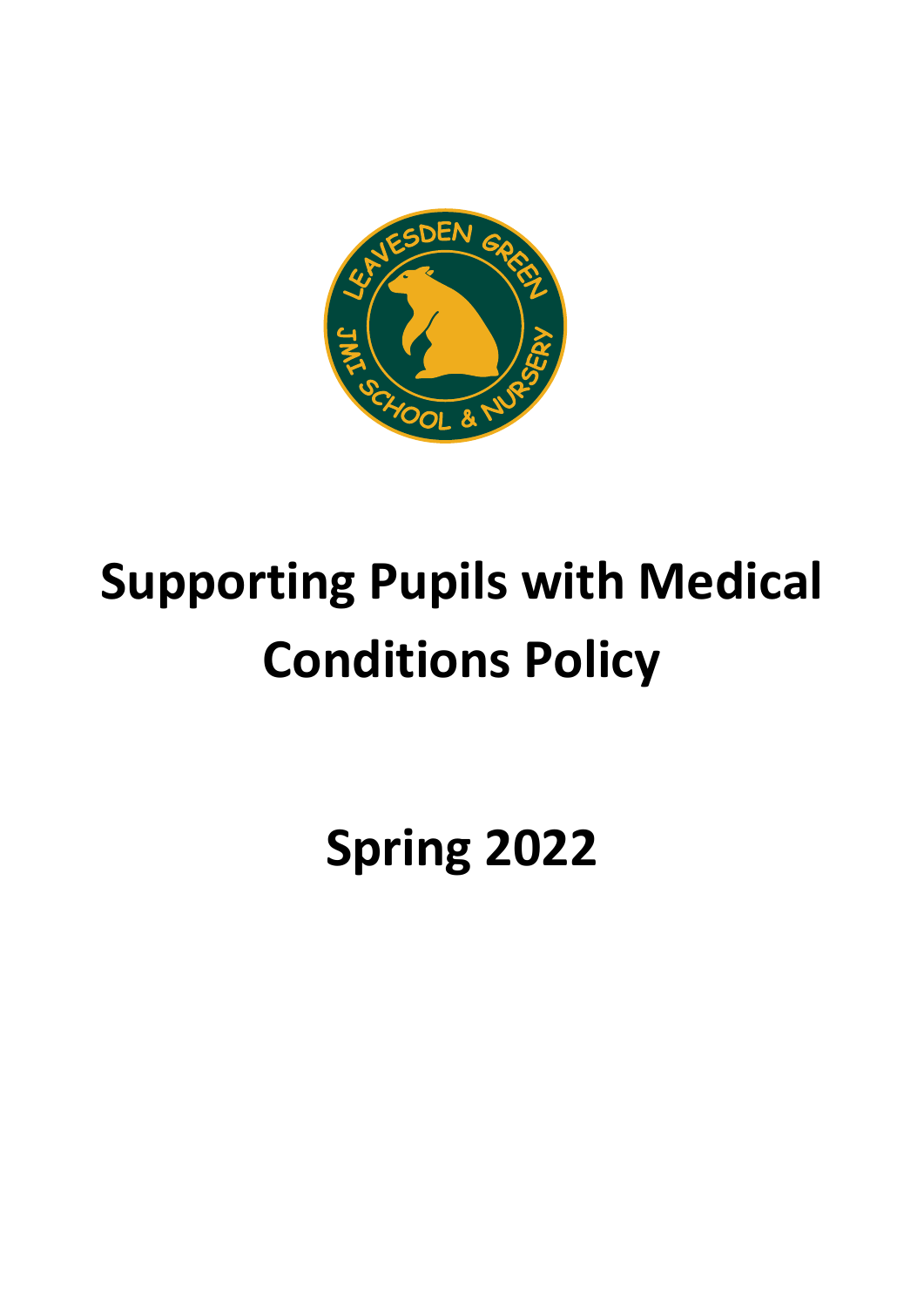*The policy framework describes the essential criteria for how a school can meet the needs of children and young people with long-term conditions. It is in line with DfE statutory guidance on Supporting Pupils with Medical Conditions (2014) for governing bodies of maintained schools and proprietors of academies in* 

*England*

*[https://www.gov.uk/government/uploads/system/uploads/attachment\\_data/file/349435/Statutory\\_gui](https://www.gov.uk/government/uploads/system/uploads/attachment_data/file/349435/Statutory_guidance_on_supporting_pupils_at_school_with_medical_conditions.pdf) [dance\\_on\\_supporting\\_pupils\\_at\\_school\\_with\\_medical\\_conditions.pdf](https://www.gov.uk/government/uploads/system/uploads/attachment_data/file/349435/Statutory_guidance_on_supporting_pupils_at_school_with_medical_conditions.pdf)*

The named member of school staff responsible for this medical conditions policy and its implementation is:

NAME: Victoria Lyon

ROLE: Headteacher

#### DfE guidance

Governing bodies should ensure that all schools develop a policy for supporting pupils with medical conditions that is reviewed regularly and is readily accessible to parents and school staff. Governing bodies should ensure that the arrangements they set up include details on how the school's

policy will be implemented effectively, including a named person who has overall responsibility for policy implementation.

Details should include:

- who is responsible for ensuring that sufficient staff are suitably trained,
- a commitment that all relevant staff will be made aware of the child's condition,
- cover arrangements in case of staff absence or staff turnover to ensure someone is always available,
- briefing for supply teachers,
- risk assessments for school visits, holidays, and other school activities outside of the normal timetable,
- monitoring of individual healthcare plans.

#### **This school is an inclusive community that supports and welcomes pupils with medical conditions.**

• This school is welcoming and supportive of pupils with medical conditions. It provides children with medical conditions with the same opportunities and access to activities (both school based and out-ofschool) as other pupils. No child will be denied admission or prevented from taking up a place in this school because arrangements for their medical condition have not been made.

- This school will listen to the views of pupils and parents/carers.
- Pupils and parents/carers feel confident in the care they receive from this school and the level of that care meets their needs.
- Staff understand the medical conditions of pupils at this school and that they may be serious, adversely affect a child's quality of life and impact on their ability and confidence
- All staff understand their duty of care to children and young people and know what to do in the event of an emergency.
- The whole school & local health community understand and support the medical conditions policy.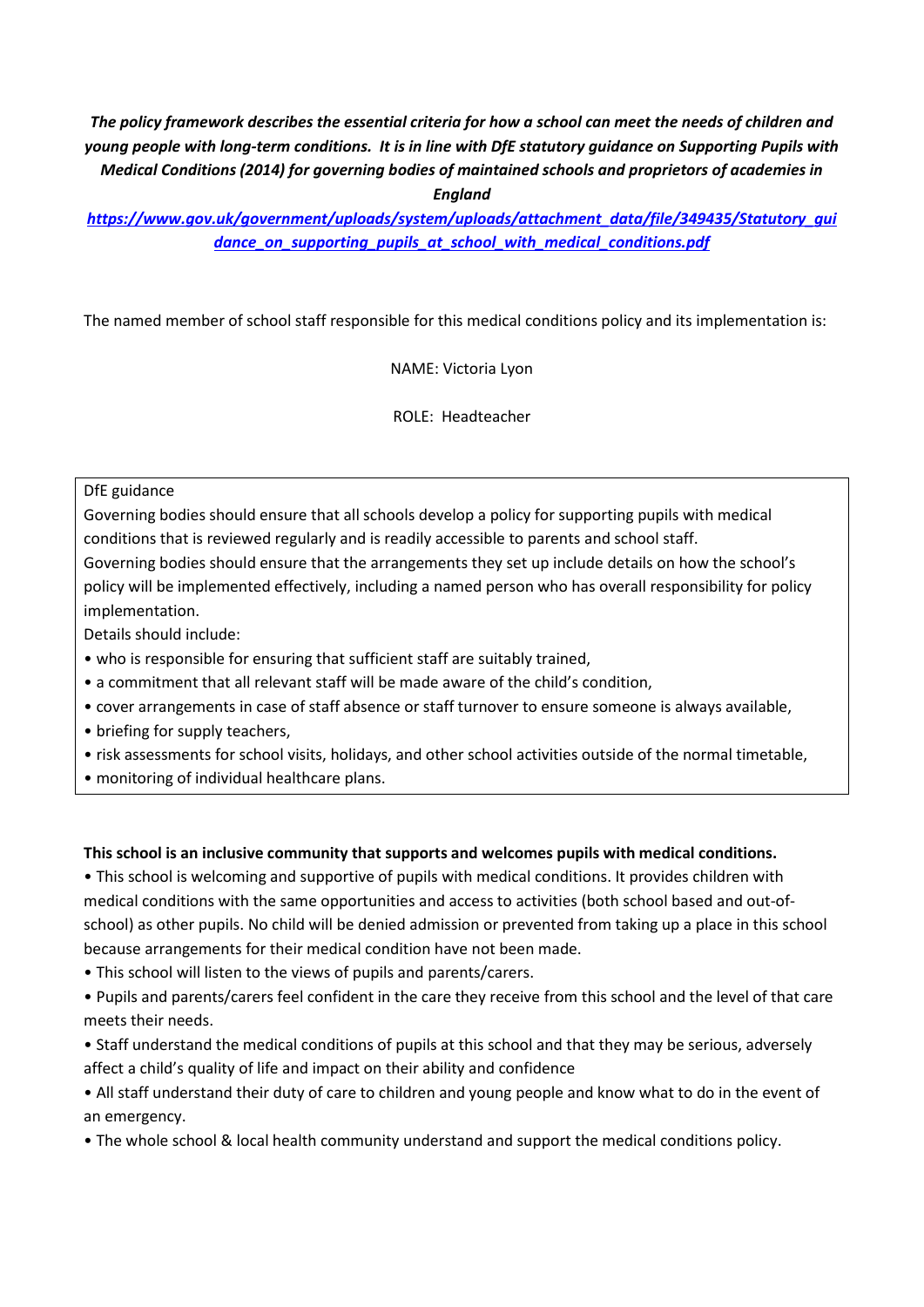• This school understands that all children with the same medical condition will not have the same needs, our school will focus on the needs of each individual child.

• The school recognises its duties as detailed in Section 100 of the Children and Families Act 2014. (Other related legislation is referenced in DfE guidance p21). Some children with medical conditions may be considered to be disabled under the definition set out in the Equality Act 2010. Where this is the case, this school complies with their duties under that Act. Some may also have special educational needs (SEN) and may have a statement, or Education, Health and Care (EHC) plan which brings together health and social care needs, as well as their special educational provision. For children with SEN, this policy should be read in conjunction with the

Special educational needs and disability (SEND) code of practice.

# **This school's medical conditions policy is drawn up in consultation with a wide range of local key stakeholders within both the school and health settings.**

• Stakeholders include pupils, parent/carers, school nurse, school staff, governors, and relevant local health specialist services.

# **The medical conditions policy is supported by a clear communication plan for staff, parent/carers and other key stakeholders to ensure its full implementation.**

• Pupils, parent/carers, relevant local healthcare staff, and other external stakeholders are informed of and reminded about the medical conditions policy through clear communication channels.

# **All staff understand and are trained in what to do in an emergency for children with medical conditions at this school.**

• All school staff, including temporary or supply staff, are aware of the medical conditions at this school and understand their duty of care to pupils in an emergency. This is documented in the staff procedures document.

• All staff receive training in what to do in an emergency and this is refreshed at least once a year.

• All children with medical conditions that are complex, long-term or where there is a high risk that emergency intervention will be required at this school have an individual healthcare plan  $(IHP)^1$ , which explains what help they need in an emergency. The IHP will accompany a pupil should they need to attend hospital. Parental permission will be sought and recorded in the IHP for sharing the IHP within emergency care settings.

• This school makes sure that all staff providing support to a pupil have received suitable training and ongoing support to ensure that they have confidence to provide the necessary support and that they fulfil the requirements set out in the pupil's IHP. This should be provided by the specialist nurse/school nurse/other suitably qualified healthcare professional and/or parent/carer. The specialist nurse/school nurse/other suitably qualified healthcare professional will confirm their competence and this school keeps an up to date record of all training undertaken and by whom.

• This school has an emergency salbutamol inhaler for use by pupils.

1

 $1$  An example template for an IHP has been produced by Dfe - see template A. <https://www.gov.uk/government/publications/supporting-pupils-at-school-with-medical-conditions--3>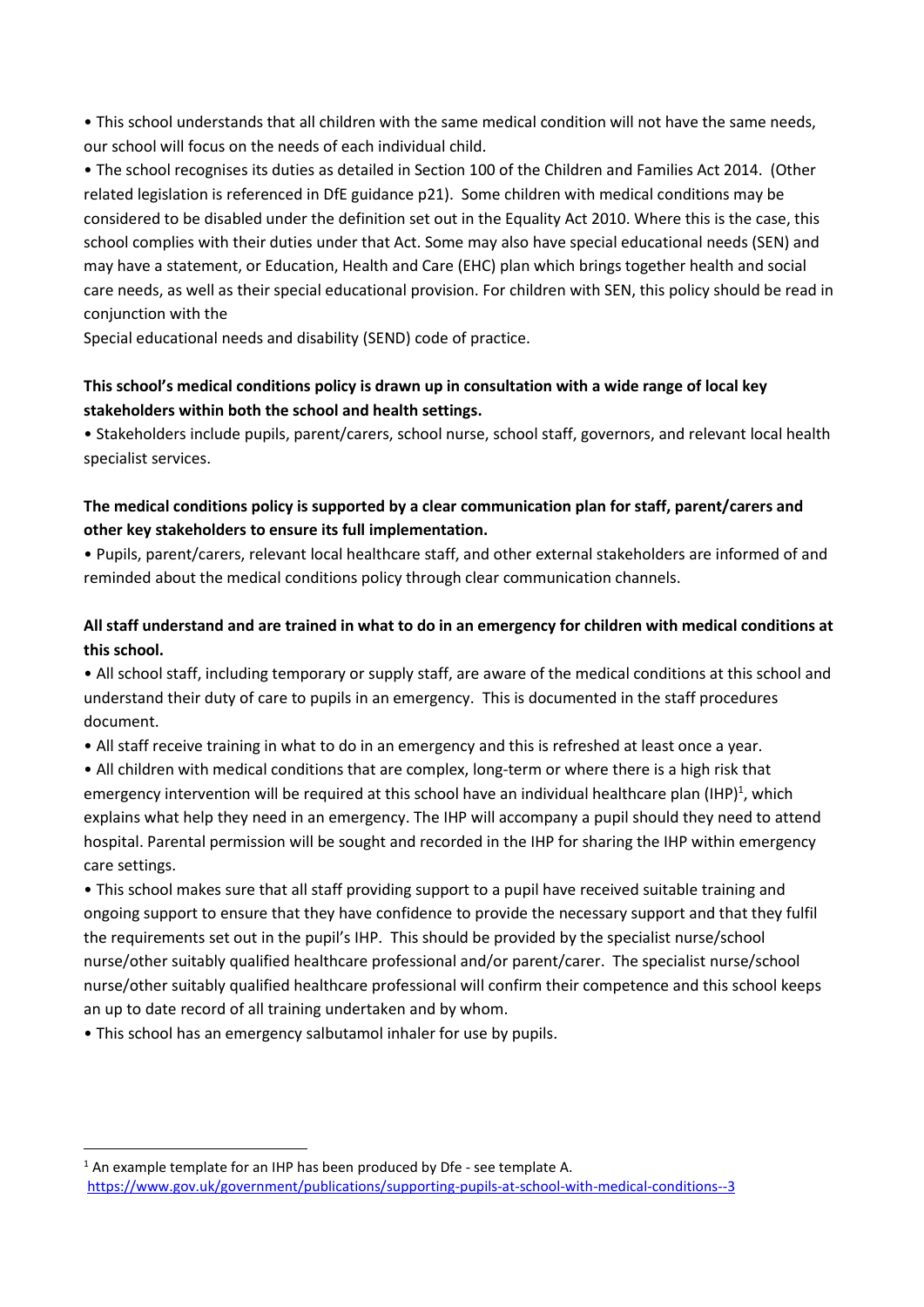#### **All staff understand and are trained in the school's general emergency procedures.**

•All staff, including temporary or supply staff should be aware of the content of this policy, know what action to take in an emergency and receive updates at least yearly. School nurses will provide annual training for common conditions eg asthma, allergies, epilepsy, epipen use and diabetes.<sup>2</sup> •If a pupil needs to attend hospital, a member of staff (preferably known to the pupil) will stay with them until a parent/carer arrives, or accompany a child taken to hospital by ambulance. They will not take pupils to hospital in their own car.

#### **This school has clear guidance on providing care and support and administering medication at school.**

•This school understands the importance of medication being taken and care received as detailed in the pupil's IHP.

• Medication will only be administered when it would be detrimental to a child's health or school attendance not to do so.

•This school will make sure that there are sufficient members of staff who have been trained to administer the medication and meet the care needs of an individual child. This school will ensure that there are sufficient numbers of staff trained to cover any absences, staff turnover and other contingencies. This school's governing body has made sure that there is the appropriate level of insurance and liability cover in place.<sup>3</sup>

•This school will make sure that a trained member of staff is available to accompany a pupil with a medical condition on an off-site visit, including overnight stays.

•Parents/carers at this school understand that they should let the school know immediately if their child's needs change.

•If a pupil misuses their medication, or anyone else's, their parent/carer is informed as soon as possible and the school's disciplinary procedures are followed.

#### **This school has clear guidance on the storage of medication and equipment at school.**

•This school makes sure that all staff understand what constitutes an emergency for an individual child and makes sure that emergency medication/equipment, eg asthma inhalers, epi-pens etc are readily available wherever the child is in the school and on off-site activities, and are not locked away.

•KS2 pupils may carry their own inhalers. Those pupils are deemed component to carry their own medication with them will be identified and recorded through the pupil's IHP in agreement with parents/carers.

Where schools are not covered by HCC's insurance they should check with their own insurers.

1

<sup>&</sup>lt;sup>2</sup> For pupils requiring insulin injections/insulin via pumps or blood glucose monitoring in schools the Paediatric Diabetes Team will provide this level of training and education.

<sup>&</sup>lt;sup>3</sup> For school's covered by HCC's insurance where an IHCP is in place; parents have consented for the school to administer medication / meet other support needs as part of that plan; trained staff undertake these support needs and record keeping in relation to administration is robust then liability cover would be in place for common treatments administered by staff. (e.g. in relation to oral medication, inhalers, epi-pens, pre-packaged doses via injection etc.)

The insurance section have a detailed list of treatments which are covered, if you have pupils with significant medical needs contact insurance@hertfordshire.gov.uk or by phone on 01992 555480 for further advice and to ensure coverage.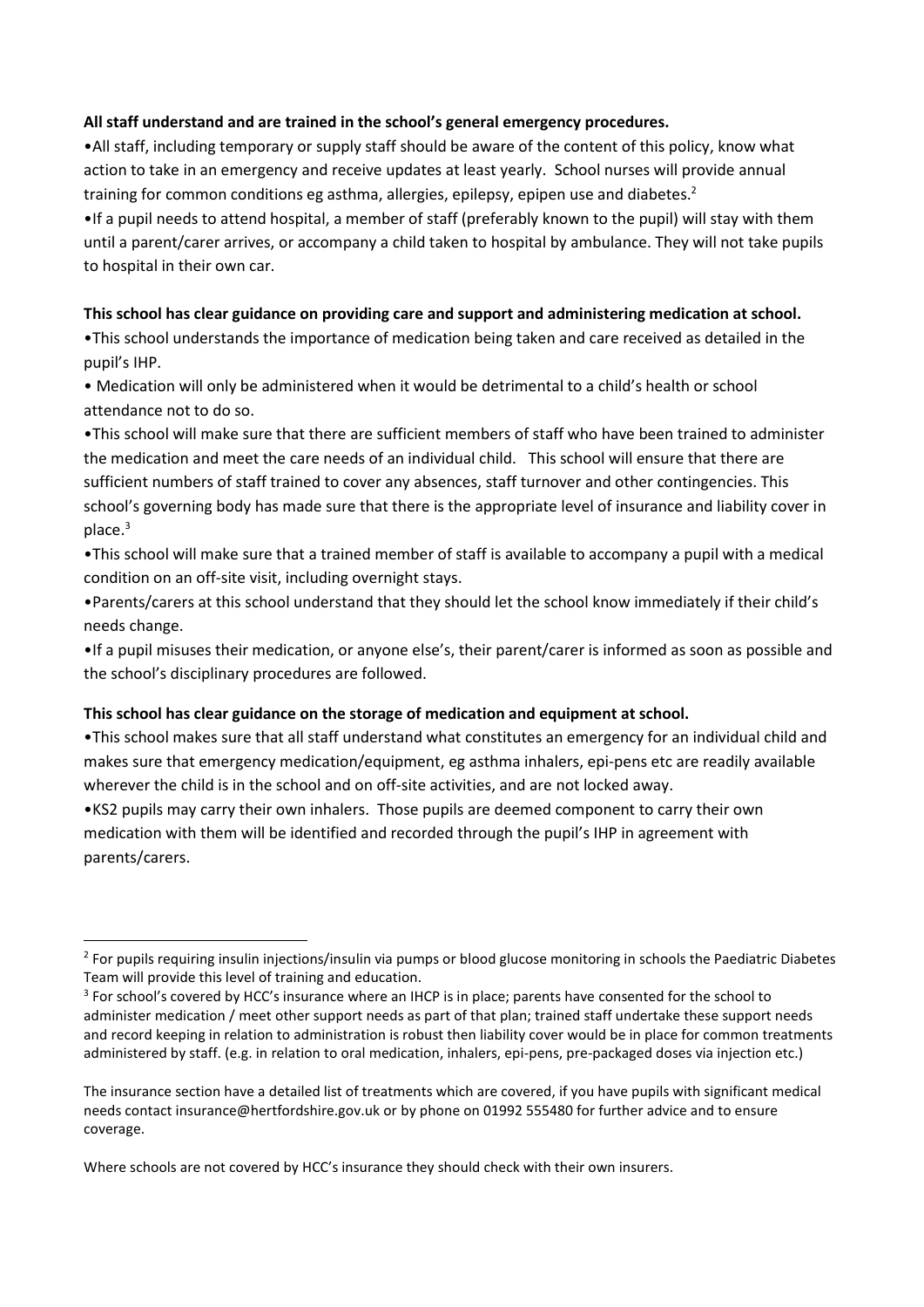•This school will make sure that all medication is stored safely, and that pupils with medical conditions know where they are at all times and have access to them immediately. Under no circumstances will medication be stored in first aid boxes.

•This school will only accept medication that is in date, labelled and in its original container including prescribing instructions for administration. The exception to this is insulin, which though must still be in date, will generally be supplied in an insulin injector pen or a pump.

•Parents/carers are asked to ensure that all medications held in school are in date.

•This school disposes of needles and other sharps in line with local policies. Sharps boxes are kept securely at school and will accompany a child on off-site visits. They are collected and disposed of in line with local authority procedures.

#### **This school has clear guidance about record keeping.**

•As part of the school's admissions process and annual data collection exercise parents/carers are asked if their child has any medical conditions. These procedures also cover transitional arrangements between schools.

•This school uses an IHP to record the support an individual pupil needs around their medical condition. The IHP is developed with the pupil (where appropriate), parent/carer, designated named member of school staff, specialist nurse (where appropriate) and relevant healthcare services. Where a child has SEN but does not have a statement or EHC plan, their special educational needs are mentioned in their IHCP. Appendix 2 is used to identify and agree the support a child needs and the development of an IHCP.

•This school has a centralised register of IHPs, and an identified member of staff has the responsibility for this register.

•IHPs are regularly reviewed, at least every year or whenever the pupil's needs change.

•The pupil (where appropriate) parents/carers, specialist nurse (where appropriate) and relevant healthcare services hold a copy of the IHP. Other school staff are made aware of and have access to the IHP for the pupils in their care.

•This school makes sure that the pupil's confidentiality is protected.

•This school seeks permission from parents/carers before sharing any medical information with any other party.

•This school keeps an accurate record of all medication administered, including the dose, time, date and supervising staff.

### **This school ensures that the whole school environment is inclusive and favourable to pupils with medical conditions. This includes the physical environment, as well as social, sporting and educational activities.**

•This school is committed to providing a physical environment accessible to pupils with medical conditions and pupils are consulted to ensure this accessibility. This school is also committed to an accessible physical environment for out-of-school activities.

•This school makes sure the needs of pupils with medical conditions are adequately considered to ensure their involvement in structured and unstructured activities, extended school activities and residential visits. •All staff are aware of the potential social problems that pupils with medical conditions may experience and use this knowledge, alongside the school's anti bullying policy, to help prevent and deal with any problems. They use opportunities such as PSHE and science lessons to raise awareness of medical conditions to help promote a positive environment.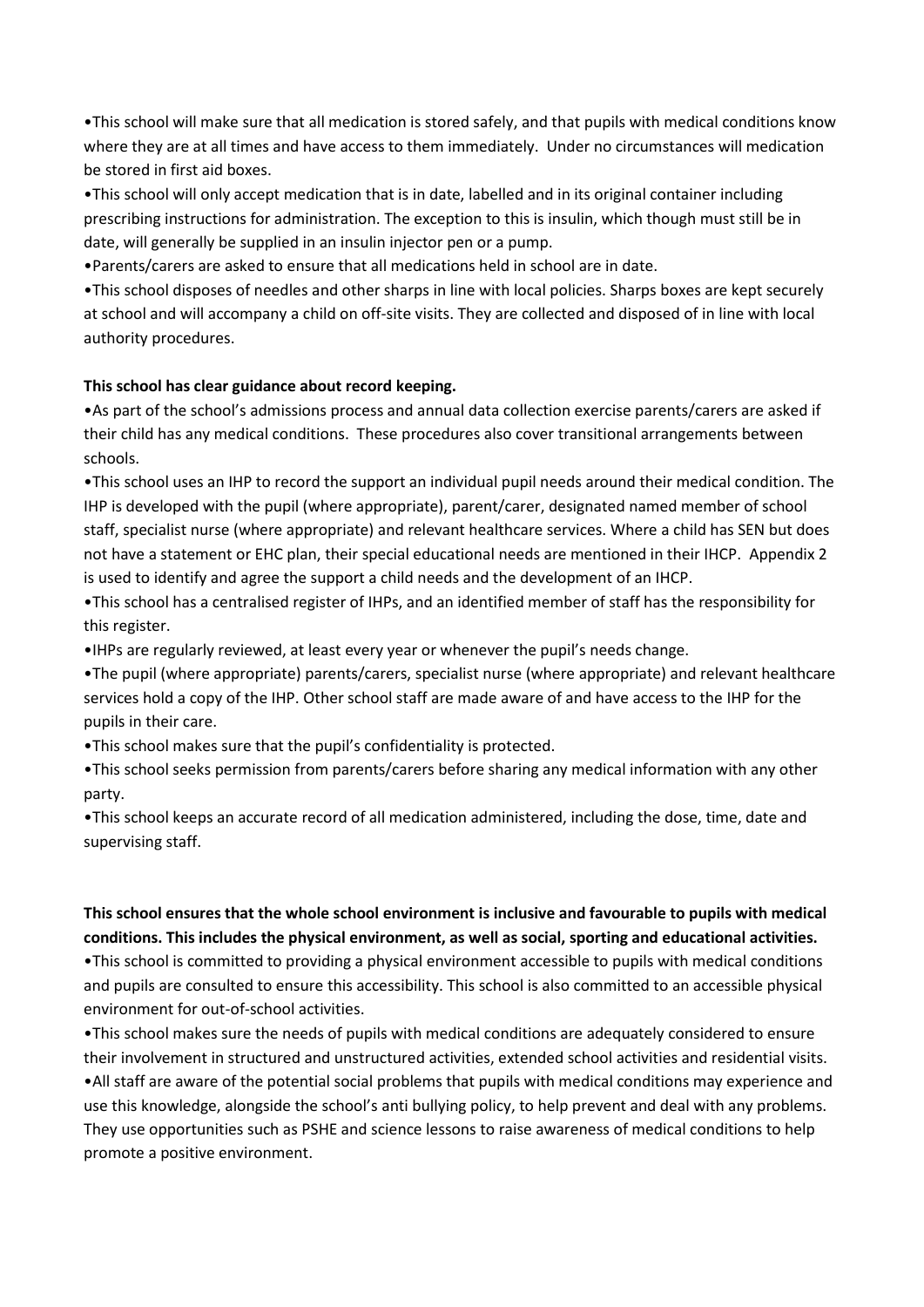•This school understands the importance of all pupils taking part in off site visits and physical activity and that all relevant staff make reasonable and appropriate adjustments to such activities in order they are accessible to all pupils. This includes out-of-school clubs and team sports. Risk assessments will be conducted as part of the planning process to take account of any additional controls required for individual pupil needs.

•This school understands that all relevant staff are aware that pupils should not be forced to take part in activities if they are unwell. They should also be aware of pupils who have been advised to avoid/take special precautions during activity, and the potential triggers for a pupil's medical condition when exercising and how to minimise these.

# **This school makes sure that pupils have the appropriate medication/equipment/food with them during physical activity and offsite visits.**

•This school makes sure that pupils with medical conditions can participate fully in all aspects of the curriculum and enjoy the same opportunities at school as any other child, and that appropriate adjustments and extra support are provided.

•All school staff understand that frequent absences, or symptoms, such as limited concentration and frequent tiredness, may be due to a pupil's medical condition.

•This school will not penalise pupils for their attendance if their absences relate to their medical condition.

•This school will refer pupils with medical conditions who are finding it difficult to keep up educationally to the SENCO/INCO who will liaise with the pupil (where appropriate), parent/carer and the pupil's healthcare professional.

•Pupils at this school learn what to do in an emergency.

•This school makes sure that a risk assessment is carried out before any out-of-school visit, including work experience and educational placements. The needs of pupils with medical conditions are considered during this process and plans are put in place for any additional medication, equipment or support that may be required.

# **This school is aware of the common triggers that can make common medical conditions worse or can bring on an emergency. The school is actively working towards reducing or eliminating these health and safety risks and has a written schedule of reducing specific triggers to support this.**

•This school is committed to identifying and reducing triggers both at school and on out-of-school visits. •School staff have been given training and written information on medical conditions which includes

avoiding/reducing exposure to common triggers.

•The IHP details an individual pupil's triggers and details how to make sure the pupil remains safe throughout the whole school day and on out-of-school activities. Risk assessments are carried out on all outof-school activities, taking into account the needs of pupils with medical needs.

•This school reviews all medical emergencies and incidents to see how they could have been avoided, and changes school policy according to these reviews.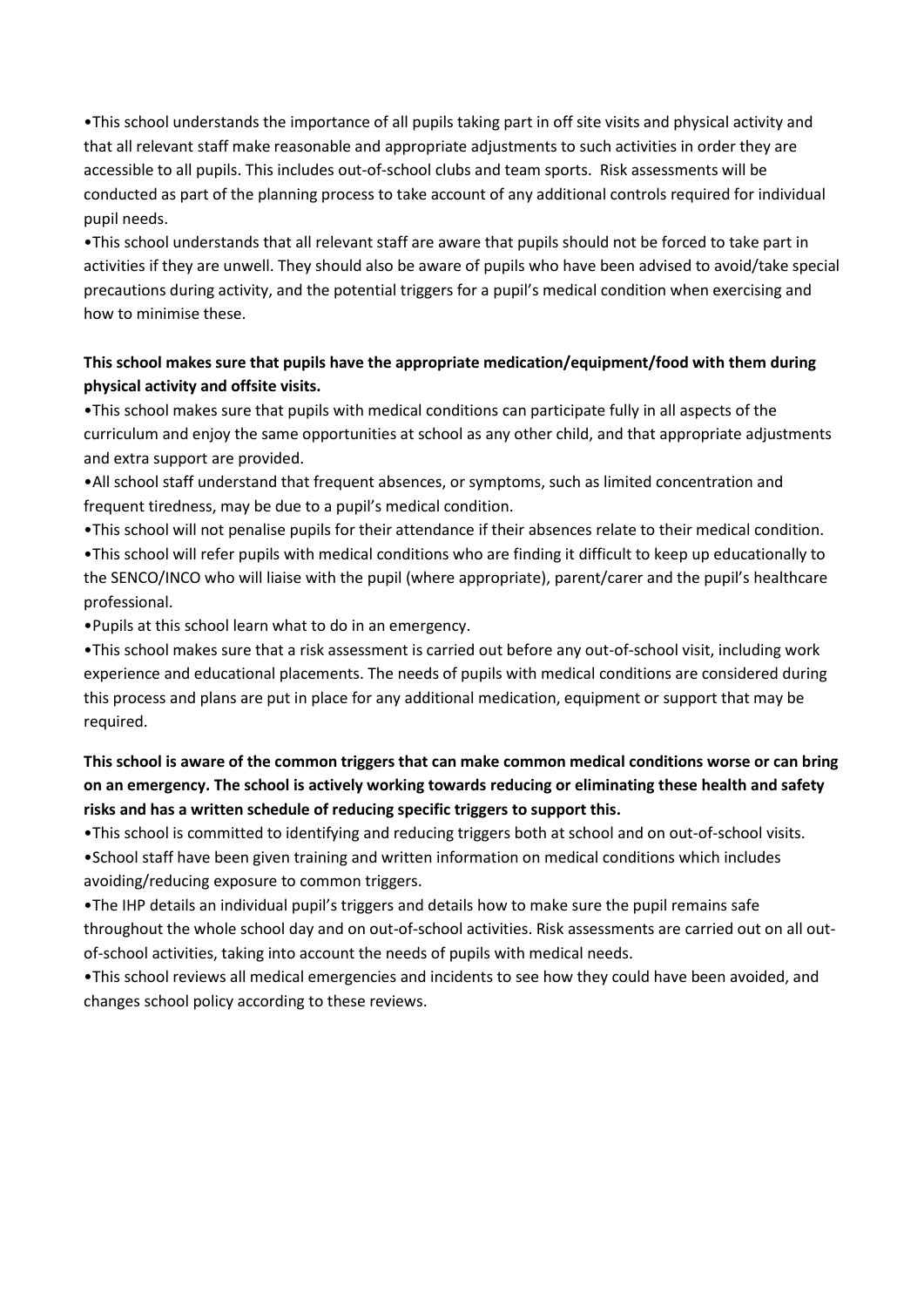# **Each member of the school and health community knows their roles and responsibilities in maintaining and implementing an effective medical conditions policy.**

•This school works in partnership with all relevant parties including the pupil (where appropriate), parent/carer, school's governing body, all school staff, employers and healthcare professionals to ensure that the policy is planned, implemented and maintained successfully.

•Key roles and responsibilities are outlined in Appendix 1.

# **The medical conditions policy is regularly reviewed, evaluated and updated. Updates are produced every year.**

•In evaluating the policy, this school seeks feedback from key stakeholders including pupils, parents/carers, school nurses, specialist nurses and other relevant healthcare professionals, school staff, local emergency care services and governors. The views of pupils with medical conditions are central to the evaluation process.

Should parents and pupils be dissatisfied with the support provided they should discuss these concerns to the Headteacher.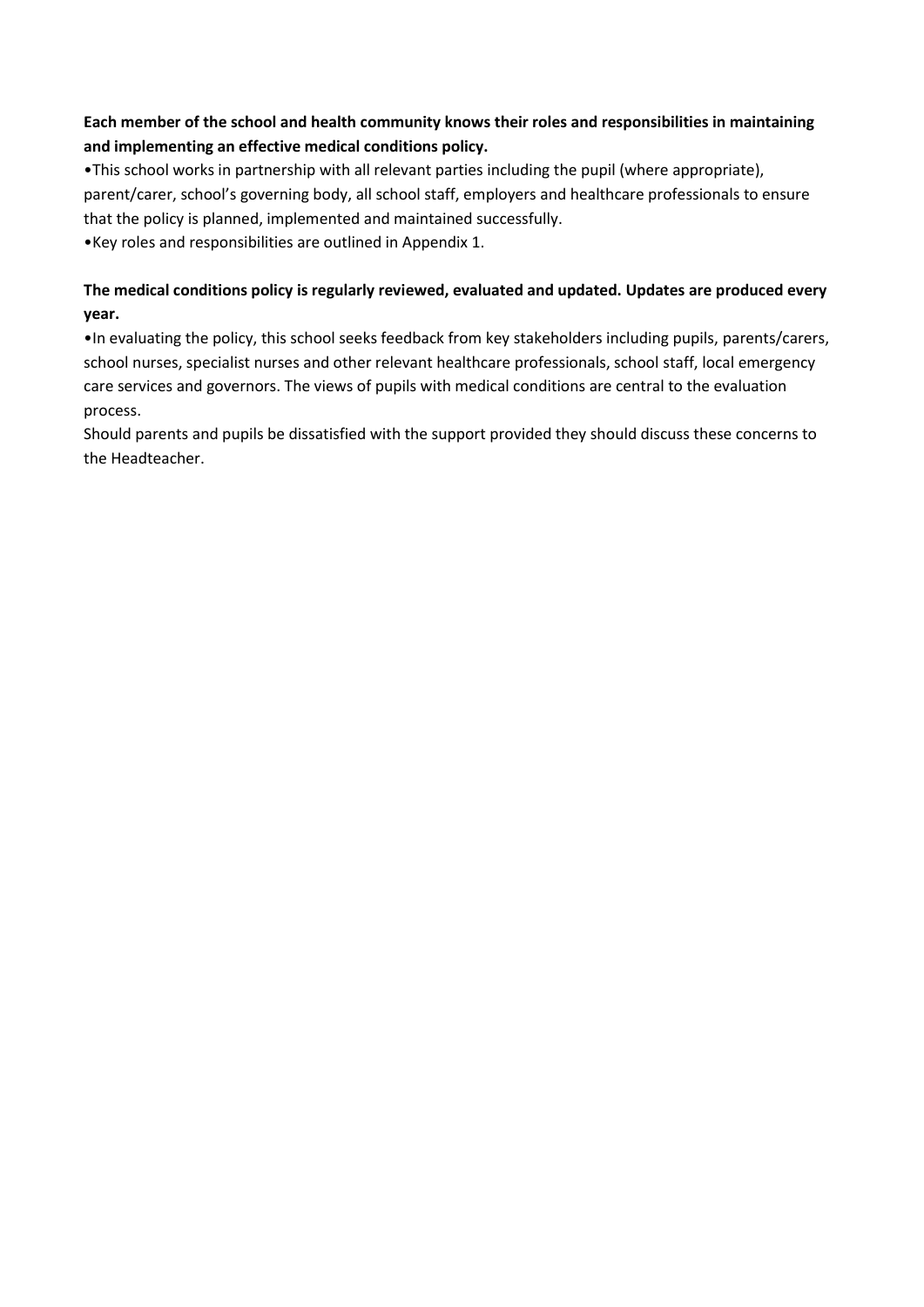# Appendix 1 Process for developing individual healthcare plans

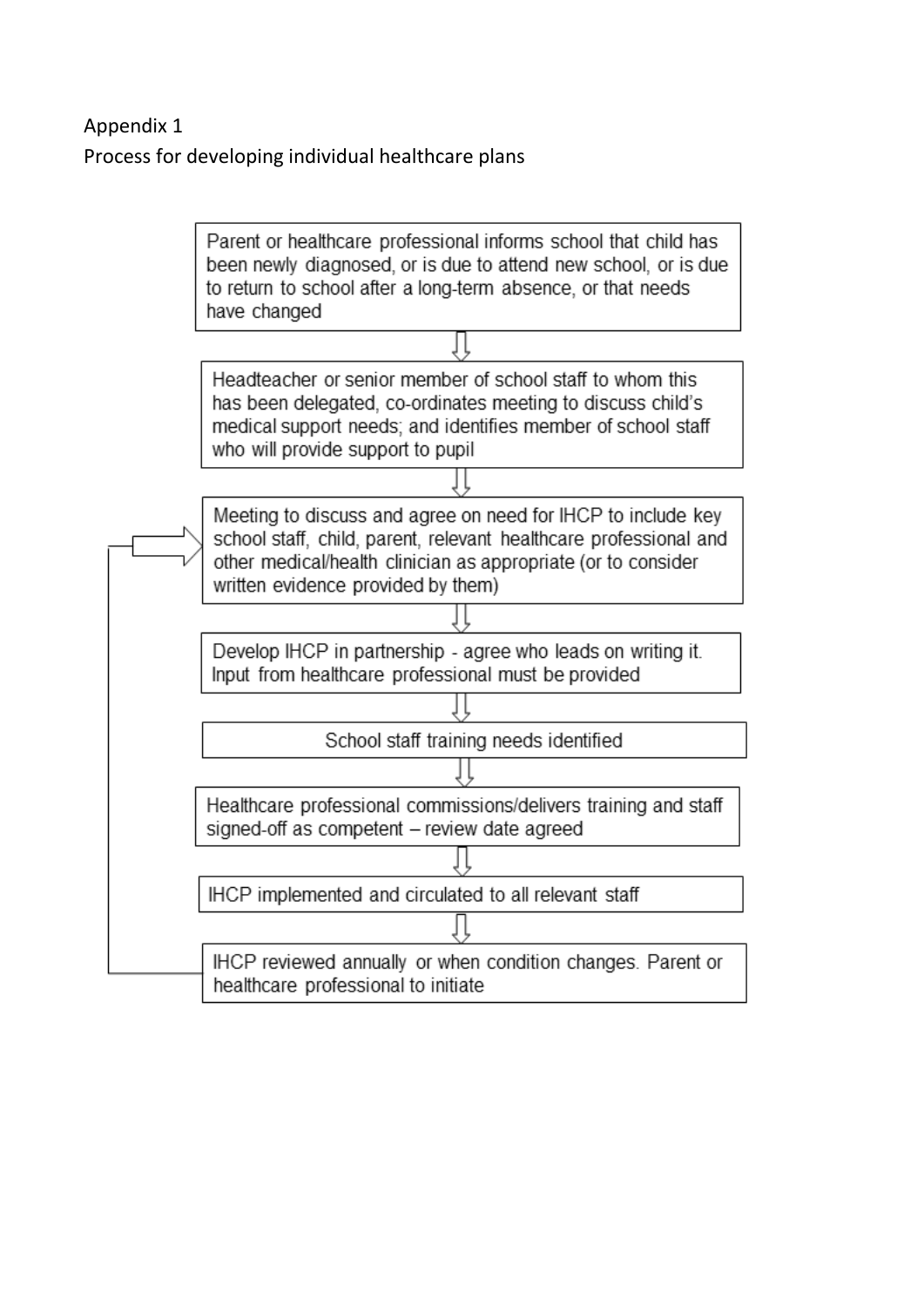# Appendix 2 Roles and responsibilities

**Governing bodies** – must make arrangements to support pupils with medical conditions in school, including making sure that a policy for supporting pupils with medical conditions in school is developed and implemented. They should ensure that pupils with medical conditions are supported to enable the fullest participation possible in all aspects of school life. Governing bodies should ensure that sufficient staff have received suitable training and are competent before they take on responsibility to support children with medical conditions. They should also ensure that any members of school staff who provide support to pupils with medical conditions are able to access information and other teaching support materials as needed.

**Headteacher** – should ensure that their school's policy is developed and effectively implemented with partners. This includes ensuring that all staff are aware of the policy for supporting pupils with medical conditions and understand their role in its implementation. Headteachers should ensure that all staff who need to know are aware of the child's condition. They should also ensure that sufficient trained numbers of staff are available to implement the policy and deliver against all individual healthcare plans, including in contingency and emergency situations. Headteachers have overall responsibility for the development of individual healthcare plans. They should also make sure that school staff are appropriately insured and are aware that they are insured to support pupils in this way. They should contact the school nursing service in the case of any child who has a medical condition that may require support at school, but who has not yet been brought to the attention of the school nurse.

**School staff** – any member of school staff may be asked to provide support to pupils with medical conditions, including the administering of medicines, although they cannot be required to do so. Although administering medicines is not part of teachers' professional duties, they should take into account the needs of pupils with medical conditions that they teach. School staff should receive sufficient and suitable training and achieve the necessary level of competency before they take on responsibility to support children with medical conditions. Any member of school staff should know what to do and respond accordingly when they become aware that a pupil with a medical condition needs help.

**School nurse** – every school has access to school nursing services. They are responsible for notifying the school when a child has been identified as having a medical condition which will require support in school. Wherever possible, they will do this before the child starts at the school. They would not usually have an extensive role in ensuring that schools are taking appropriate steps to support children with medical conditions, but may support staff on implementing a child's individual healthcare plan and provide advice and liaison, for example on training. School nurses can liaise with lead clinicians locally on appropriate support for the child and associated staff training needs - for example, there are good models of local specialist nursing teams offering training to local school staff, hosted by a local school. Community nursing teams will also be a valuable potential resource for a school seeking advice and support in relation to children with a medical condition.

**Other healthcare professionals** - including GPs, paediatricians, nurse specialists/community paediatric nurses – should notify the school nurse and work jointly when a child has been identified as having a medical condition that will require support at school. They may provide advice on developing healthcare plans.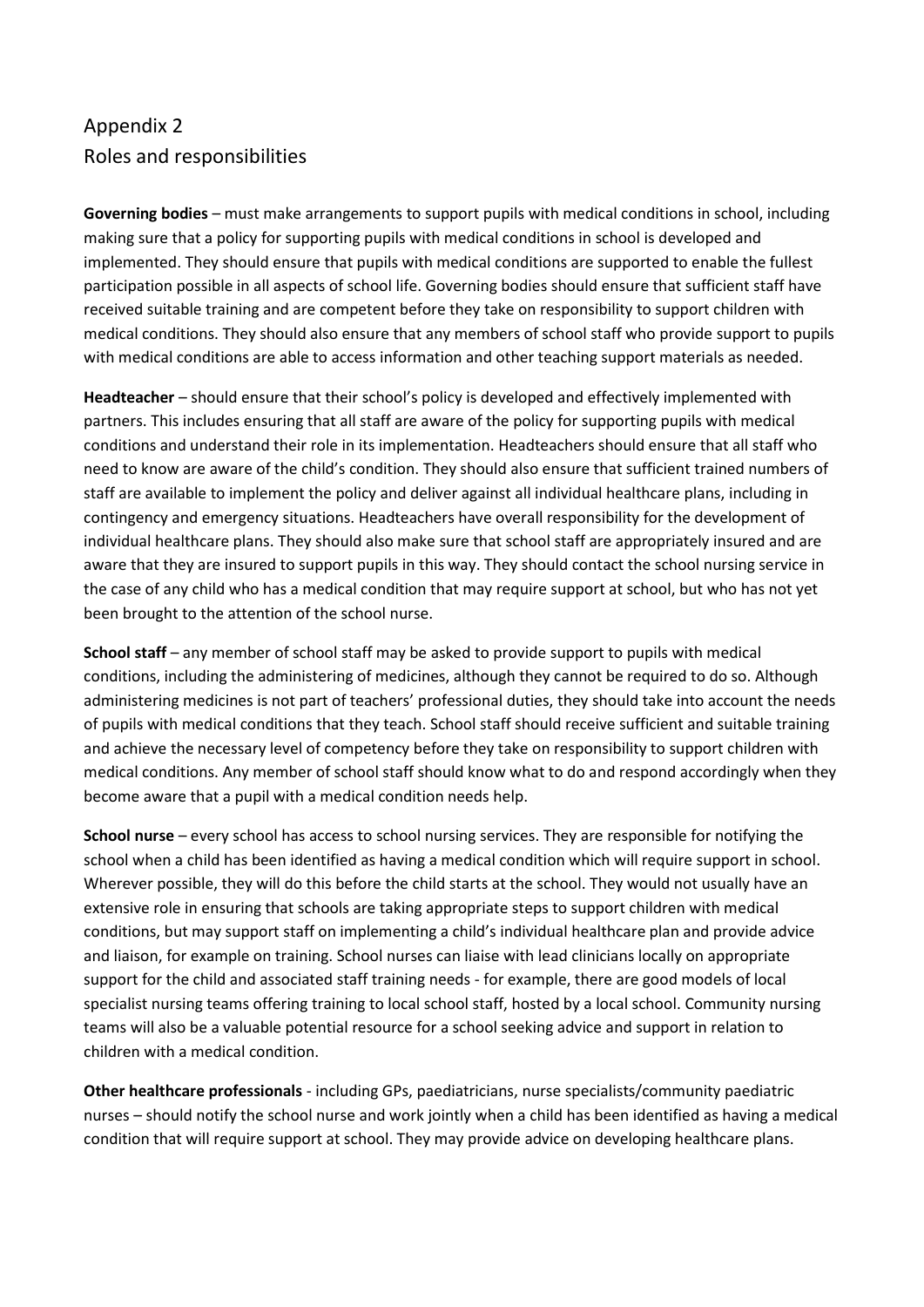Anyone dealing with the medical care of a pupil in school should contact the named school nurse for that school to ensure a coordinated approach.

**Pupils** – with medical conditions will often be best placed to provide information about how their condition affects them. They should be fully involved in discussions about their medical support needs and contribute as much as possible to the development of, and comply with, their individual healthcare plan. Other pupils will often be sensitive to the needs of those with medical conditions.

**Parents/carers** – should provide the school with sufficient and up-to-date information about their child's medical needs. They may in some cases be the first to notify the school that their child has a medical condition. Parents/carers are key partners and should be involved in the development and review of their child's individual healthcare plan, and may be involved in its drafting. They should carry out any action they have agreed to as part of its implementation, eg provide medicines and equipment and ensure they or another nominated adult are contactable at all times.